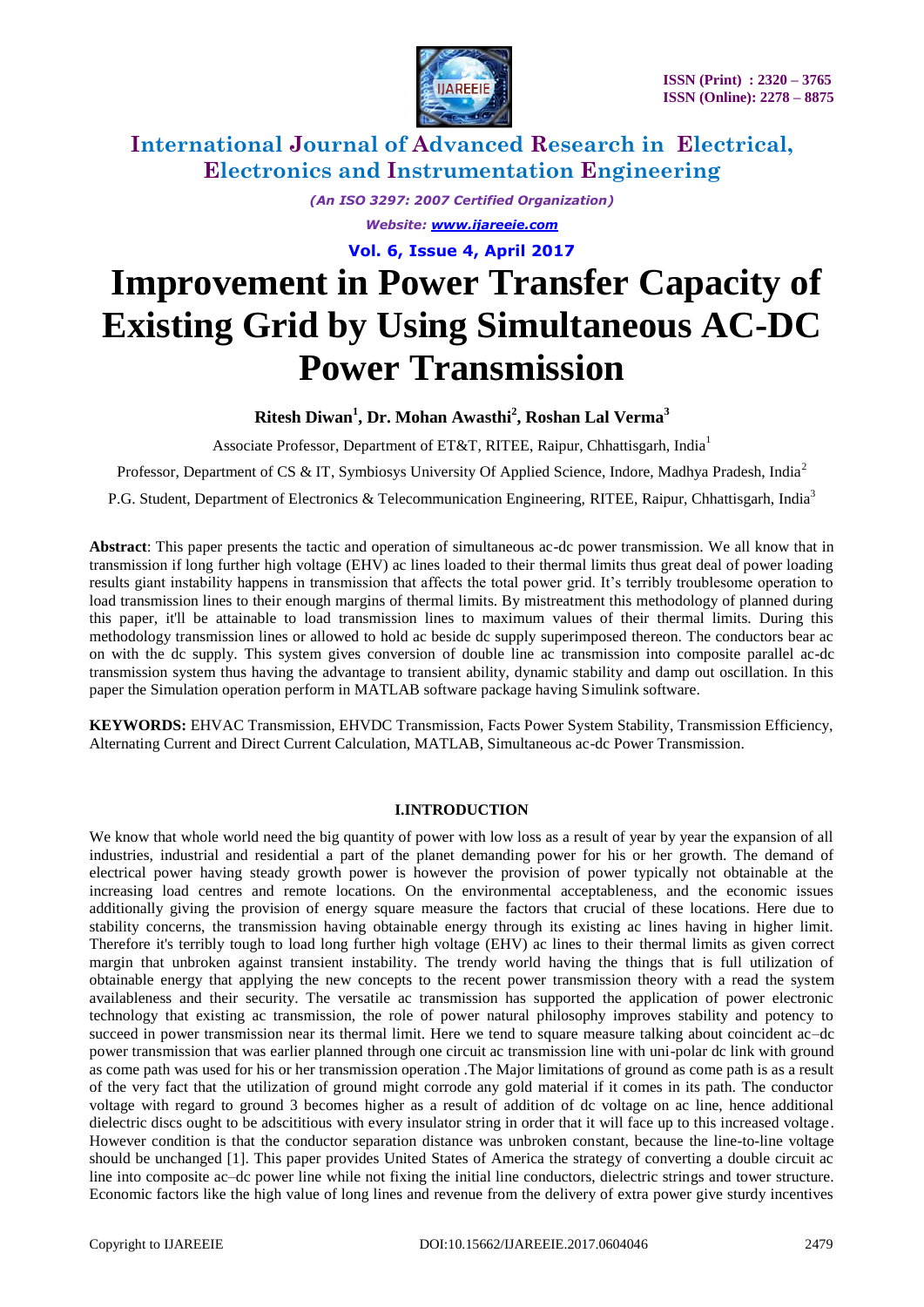

*(An ISO 3297: 2007 Certified Organization)*

*Website: [www.ijareeie.com](http://www.ijareeie.com/)*

#### **Vol. 6, Issue 4, April 2017**

to explore all economically and technically possible suggests that of raising the soundness limit. The event of effective ways [3].Basic proof justifying the practicability of simultaneous AC–DC transmission has been reportable in these papers. During this paper, the advance of transient stability by utilization of the inherent intrinsic short-run overloads capability Of the DC system and apace modulating the DC power born-again into coincident AC–DC line. One machine infinite bus connected by a double circuit AC line, converted for simultaneous AC–DC power transmission has been studied. The transmission angle is varied up to case of simultaneous AC–DC power transmission system. So that causes the effective performance and increasing the efficiency of power transmission capability of power system.

#### **II. TRANSMISSION SCHEMES & THEIR TRENDS**

We know that the planet needs an outsized quantity of energy of that power utilized by whole world. We've already consumed major portion of its natural resources like coal, fuels, fossil oil and that we ar yearning for renewable sources like star and wind energy apart from Hydro and Thermal to cater for the fast rate of consumption. it'll not impede with year and thus there exists a necessity to scale back the speed of annual increase in energy consumption by any intelligent society if resources got to be preserved for posterity. It needs terribly high voltages for transmission. The terribly fast stride taken by development of dc transmission since 1950 is taking part in a significant role in extra-longdistance transmission, complementing E.H.V. ac transmission. They need roles to play and a rustic should build intelligent assessment of each so as to determine that is best suited to the country's economy. The high voltage ac transmission offers the big quantity of corona loss, electrical phenomenon and use of bundled conductor and compensation need for power transmission.

Advantages of HVDC

- (1) No corona loss.
- (2) No necessary use of bundled conductors.
- (3) No surface voltage gradient on conductors.
- (4) It doesn't having the matter of hear able Noise, Radio Interference, Carrier Interference, and television Interference. (5) High electric field below the road.
- (6) It prevents by enlarged Short-Circuit currents and risk of Ferro resonance conditions.
- (7) It doesn't need any compensation or use of any electrical phenomenon circuit.

#### **III. METHODOLOGY**

Here for the operation of synchronic ac-dc power flow through a twin circuit ac line we wish to feature the dc provide with ac provide. In these methodology we have a tendency to area unit mistreatment Line commutated 12-pulse rectifier bridge for HVDC and therefore the dc power is connected to the neutral purpose of the zigzag electrical device of causation finish {and we have a tendency to|and that we} get the recovered back to ac once more by mistreatment the road commutated 12-pulse bridge electrical converter on the receiving finish aspect therefore we get the each a part of the facility ac furthermore as dc on the receiving finish aspect which means a similar provide on causation finish aspect the electrical converter bridge is additionally connected to the neutral of zigzag connected winding of the receiving finish electrical device to recover the dc current by mistreatment the electrical converter. The dc current on the neutral purpose is dividing on all the 3 phases and so every conductor of every line carries one third of the whole dc current with ac current superimposed on transmission conductor [8].The division of current altogether phases depends upon the resistance of conductor and so the worth of dc current depends upon resistance of conductor Since the resistance is equal altogether the 3 phases of secondary coil of zigzag electrical device and therefore the 3 conductors of the road, the dc current is split altogether the 3 phases.

The conductor of the second line provides come back path for the dc current to flow. If we have a tendency to area unit talking regarding the saturation of electrical device then the saturation of electrical device attributable to dc current are often removed by mistreatment zigzag connected winding at each ends of electrical device.

So the production of fluxes by the dc current  $(\text{Id}/3)$  flowing through every winding of the core of a zigzag electrical device provides equal magnitude and provides opposite in direction and therefore cancels.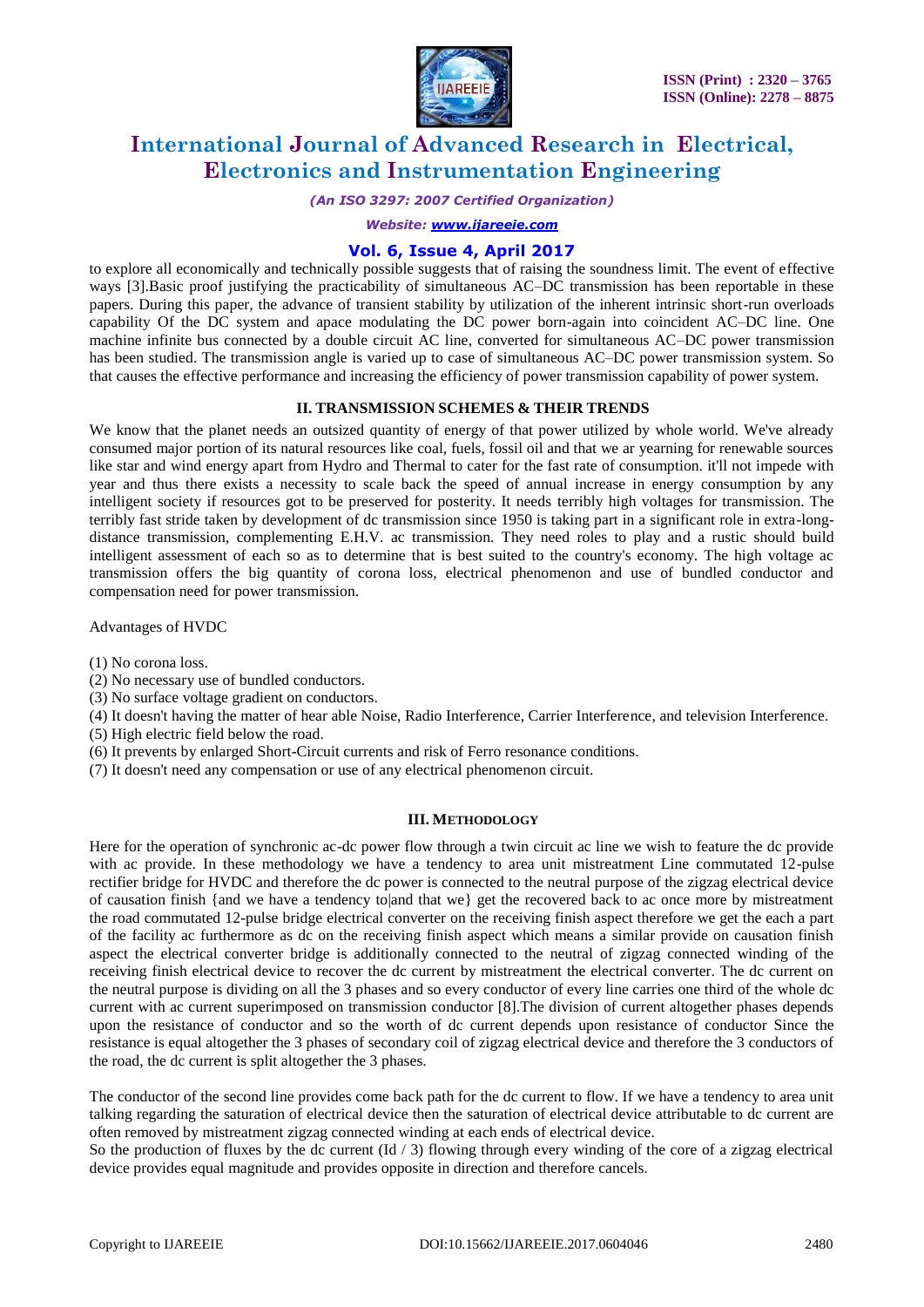

*(An ISO 3297: 2007 Certified Organization)*

*Website: [www.ijareeie.com](http://www.ijareeie.com/)*

#### **Vol. 6, Issue 4, April 2017**

At any instant of your time the whole dc flux becomes zero. Thus, dc saturation of core is removed. Here higher worth of reactor accustomed harmonics in dc current. within the absence of harmonics (3rd) or it's multiple and nil sequence, beneath traditional in operation conditions, the ac current flowing in every line gets restricted between the zigzag connected windings and therefore the conductors of the line [9].

The presence of those parts area unit manufacturing negligible current through the bottom attributable to higher worth of Xd. Here if we have a tendency to area unit presumptuous constant current management of rectifier and constant angle of extinction management of electrical converter, the equivalent circuit of the model considering single ac line beneath steady-state in operation condition. The ac current come back path is denoted by risk lines.

The second line acts because the comeback path for dc current, and every conductor of the road carries (Id / 3) {along with along aspect in conjunction with beside at the side of together with} the ac current per section and therefore the most values of rectifier and electrical converter side dc voltages area unit  $V_{\text{dro}}$  eleven and  $V_{\text{dio}}$  severally. So that area unit helpful values to analysis the increasing of potency on transmission lines.

#### **IV. MATHEMATICAL EXPRESSION**

Here the strategy to resolve the equations unit given below that we tend to tend to unit neglecting the resistive voltage drops and thus the role of dc currents giving a set of algebraically expressions for ac voltage and current, and together giving for active and reactive powers in terms of A, B, C, D parameters of each line. These are additionally given by:

| $Ps + iQs = -Es*Er* / B* + D*Es2 / B*$ ------------ (3) |  |
|---------------------------------------------------------|--|
| $Pr + jQr = Es*Er/B* - A*Er2/B* - - - - - - - - - (4)$  |  |

Hence neglect the resistive voltage drops among the zigzag transformers and thus the tie lines, the dc current Id, dc power Pdr and Pdi of each rectifier and convertor is additionally expressed as:

Id= [Vdro Cosɸ - Vdio Cos ɸ] / [ Rcr +Req - Rci ] ---- (5)  $Pdr = Vdr*Id$  ----------- (6)  $Pdi = Vdi*Id$  ------------- (7)

Reactive powers required by the converters are:

Q dr = Pdr  $*$ tan  $\phi$  r -------- (8)  $Q$  di = Pdi \*tan  $\phi$  i --------- (9) cos  $r = [\cos \phi + \cos(\phi + \mu r)]/2$  ------ (10) cos\_i = [cos  $\phi$  + cos( $\phi$  +  $\mu$ i)]/2 ------- (11)

μi denotes the commutation angles of convertor and μr denotes the commutation angle of rectifier and thus the whole active and reactive powers at every the ends are:

 $Pst = notation + Pdr$  and  $Prt = Pr + Pdi$  ----------- (12)  $Qst = Qs + Qdr$  and  $Qrt = Qr + Qdi$  ------- (13) Here transmission loss for each line is:  $PI = (Ps + Pdr) - (Pr + Pdi)$  --------------------- (14) Ia is that the RMS AC current through the conductor at any a neighbourhood of the road, the RMS current per conductor of the road becomes:

 $I = [Ia2 + (Id/3)2]1/2;$ Power loss for each line = PL 9 3I2R.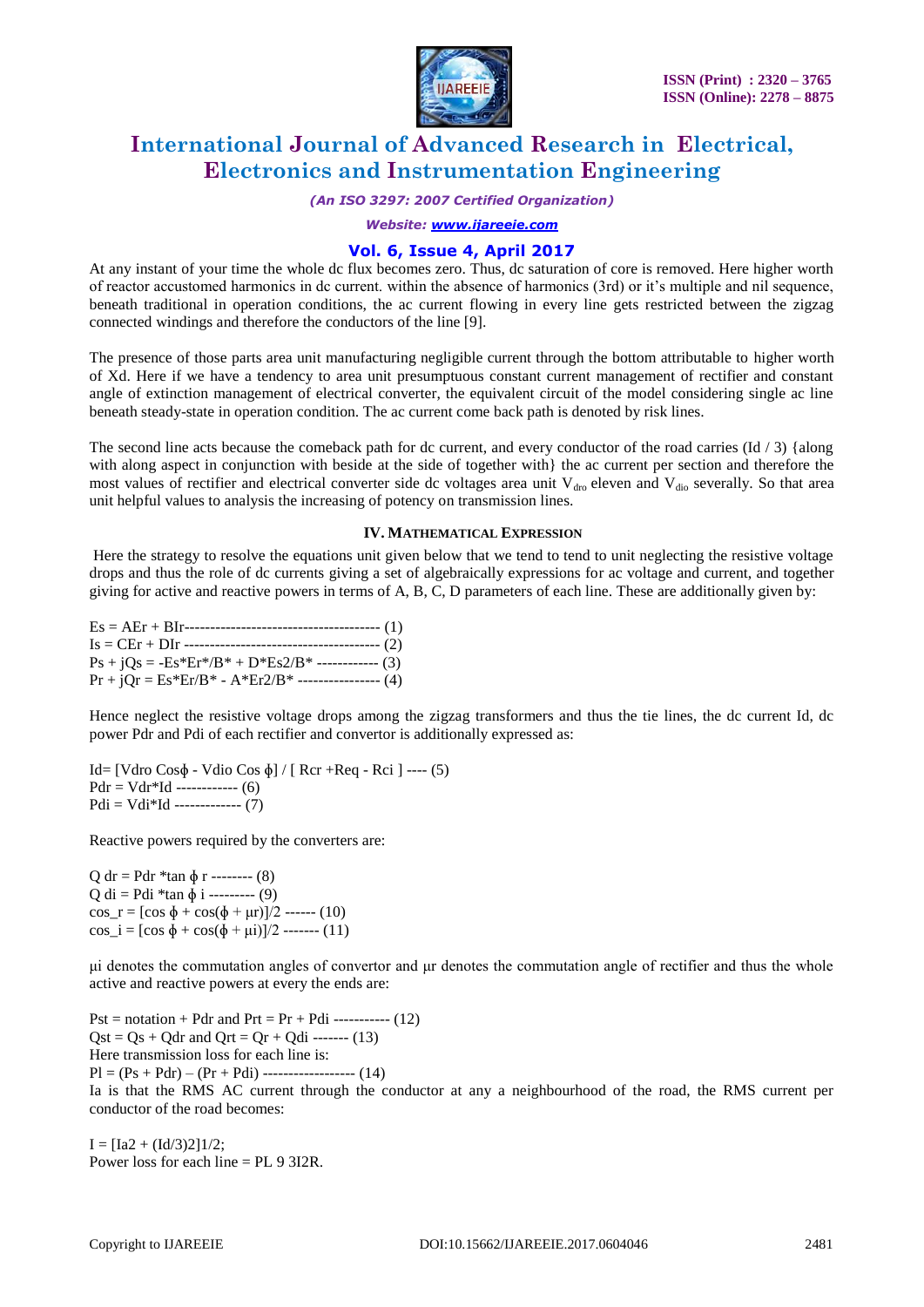

*(An ISO 3297: 2007 Certified Organization)*

*Website: [www.ijareeie.com](http://www.ijareeie.com/)*

#### **Vol. 6, Issue 4, April 2017**

The total current I in any of the conductors is offset from zero. presently by setting Infobahn current through the conductor an equivalent as its thermal limit (Ith): Ith =  $[Ia2 + (Id/3)2]1/2$  ------------ (15)

Let Vp be per half RMS voltage of the initial ac line. Together permit us to deem about Va be the per half voltage of the ac a part of of synchronic ac-dc tie line with constant dc voltage Cupid\'s itch composed on it. As a result of the insulators unit unchanged, the peak voltage among the two cases ought to be equal. If the rated conductor current with relevancy its allowable temperature increase is Ith and Iowa =  $X *$  Ith; X (too however unity) so the dc current becomes:

Id = 3 x (sqrt  $(1-x2)$ ) Ith --------  $(16)$ 

The price of voltage in conductor that is section to ground voltage will written as a result of the dc voltage contagion with a composition of curving varied ac voltages that has RMS worth Eph and additionally the height price being:  $Emax = V + 1.414$  Eph

Electric field that of the composite AC-DC line that consists of the sphere created by the dc line that feeding power and additionally the ac line that creating a superimposed results of electrical fields. this may be merely see that the sharp changes in field polarity happens that changes its sign doubly during a} very single cycle if (Vd/Eph) & lt; 1.414.Here we've got a bent to envision that the gap for dielectric discs utilized in HVDC lines. Each conductor has to be insulated for the utmost  $E_{max}$  but the actual fact is line to line voltage has no component of dc voltages and ELL(max) = a combine of.45 Eph. Therefore, we've got a bent to return back to the conclusion that conductor to conductor separated distance is discovered only by ac voltage of the road in situ of the complete superimposed one.

Detailed analysis of the filter and instrumentation networking that unit required for the planned theme and together short current ac vogue for safeguarding theme is out the scope of gift work, but preliminary analysis qualitatively given below says that sometimes used techniques in HVDC and AC composite system is also adopted solely for this purpose. utterly totally different values of ac filters and dc filters unit utilized in HVDC system and additionally these may even be connected to the delta side of the device and zigzag neutral severally to strain higher harmonics fourteen that's  $(n*p+1)$ th order and also the  $(n*p)$ th order from dc and ac provides. Moreover, filters together may even be omitted for very low values of contagion and Id. among the neutral terminals of zigzag device winding dc current and dc voltages is also discovered by incorporating common ways in which unit utilized in HVDC system.

Standard CVTS or physical phenomenon voltage device as utilized in EHV ac lines to measure stepped down AC component of line voltage. The composite ac-dc voltage among the road will the operative of covets. Linear couplers that has high air-gap core may even be used for activity ac component of line current as a result of the dc component of line current cannot saturate high air-gap cores.

#### **V. UNDER FAULTY CONDITION**

Under fault conditions the effort of causing facet voltage and receiving facet voltage suddenly dips of original wave type once fault is cleared. The effort and receiving end currents rises to an explicit spike then recovers step by step. Commonly the voltage of across the rectifier and convertor dips on the prevalence of fault whereas this level spikes to a lower place fault conditions. The on high of results unit of measurement obtained by using one line to ground fault at intervals the distributed parameters for the one circuit line model.

The results keep nearly similar to a lower place dc fault. To a lower place fault conditions the reactive power demand can increase as is inferred from the graph. As a result of the reactive power is used at intervals the circuit therefore the reactive power at the receiving end side is down to a negative price. The one line circuit model uses ground as come path.

Hence use of unipolar dc link for coinciding ac-dc transmission will create threats to the instrumentation located nearby within the ground since victimisation ground as come path will corrode the metallic material if it's in its path.[7] Another factor is that the sluggishness within the system is removed, if we tend to contemplate AN EHV line and on prevalence of a fault the transient response of the system as an example the voltage profile or this or the abrupt surge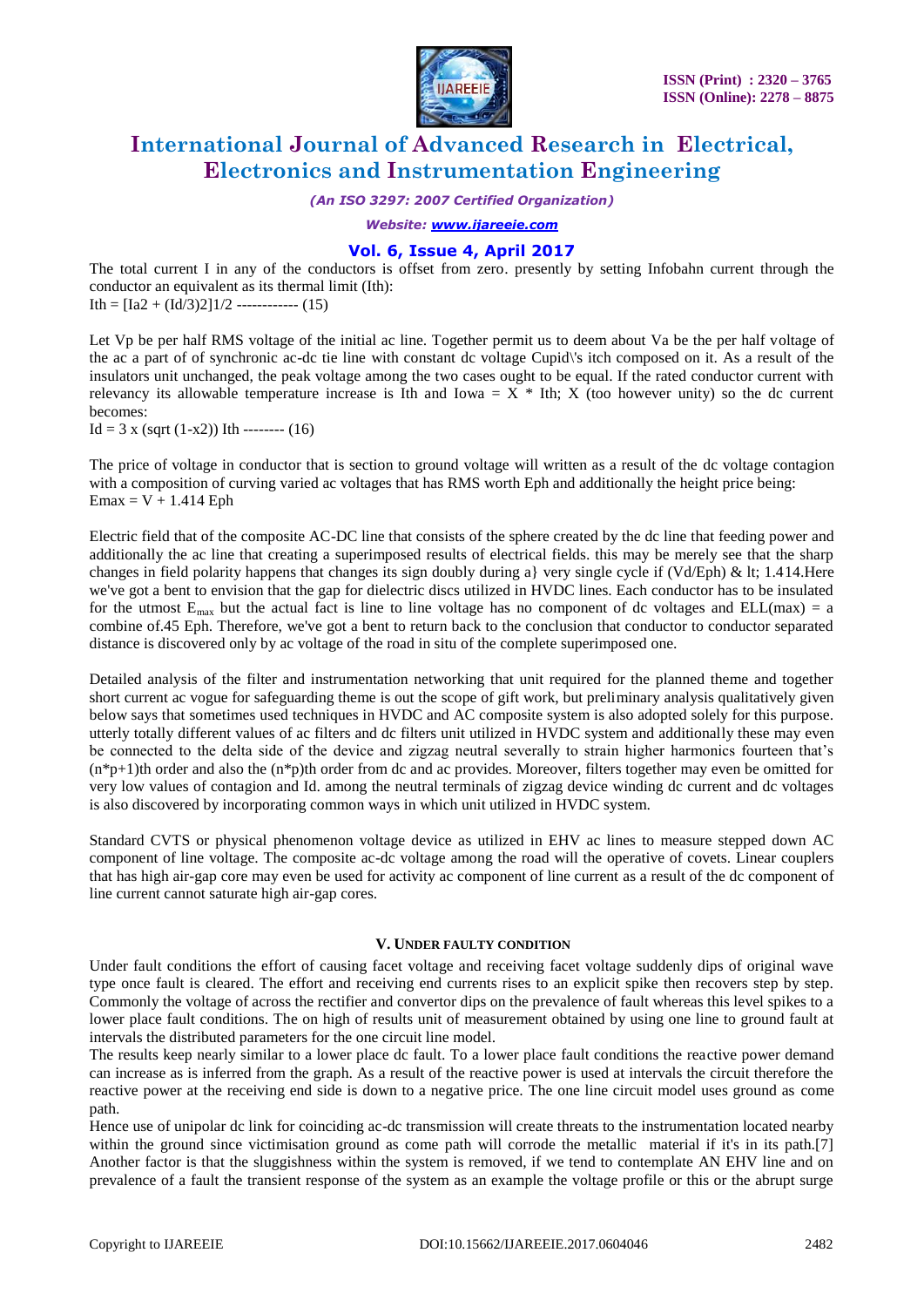

*(An ISO 3297: 2007 Certified Organization)*

*Website: [www.ijareeie.com](http://www.ijareeie.com/)*

#### **Vol. 6, Issue 4, April 2017**

within the reactive power demand has inherent sluggishness, the system needs an extended time to recover.However by victimisation the coinciding ac-dc model the transient response is exaggerated and thence the transient stability. The stability is extra exaggerated attributable to quicker current management mechanism of HVDC blocks that is the rectifier and convertor blocks. At intervals the management mechanism there is a master management and on a personal basis there is convertor and rectifier protection that works on VDCOL management procedures. Whenever the voltage dips on prevalence of a fault this can be restricted so the fault current is in addition diminished and additionally the foremost very important issue is that it's very little time constant that is it works in time.



(b)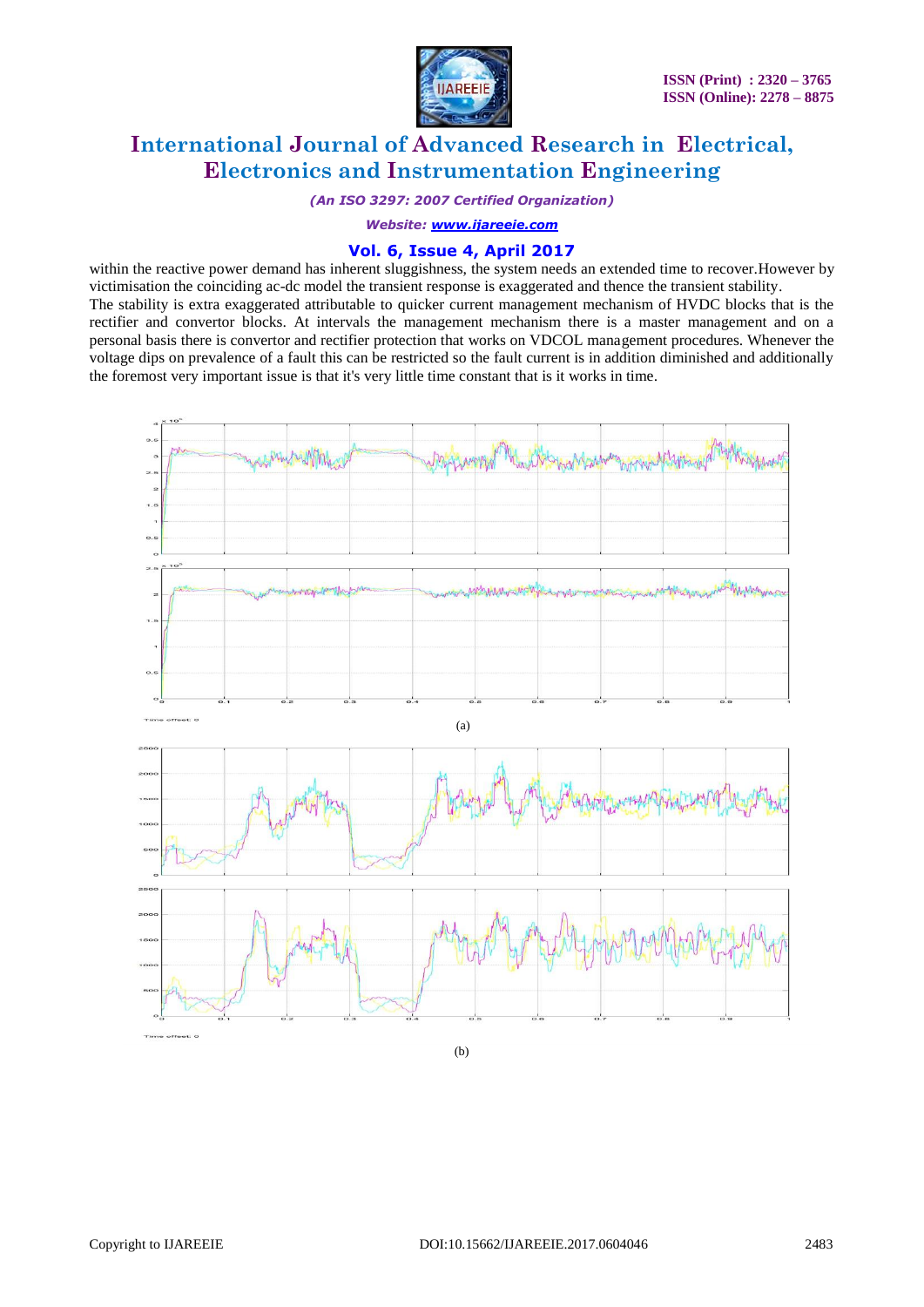

*(An ISO 3297: 2007 Certified Organization) Website: [www.ijareeie.com](http://www.ijareeie.com/)*

#### **Vol. 6, Issue 4, April 2017**



(c)



Fig.1. Power Profile (a) Sending & Receiving end Voltage Waveforms (b) Sending & Receiving end Current Waveforms (c) Sending & Receiving end Line Voltage Waveforms (d) Sending & Receiving end Line Current Waveforms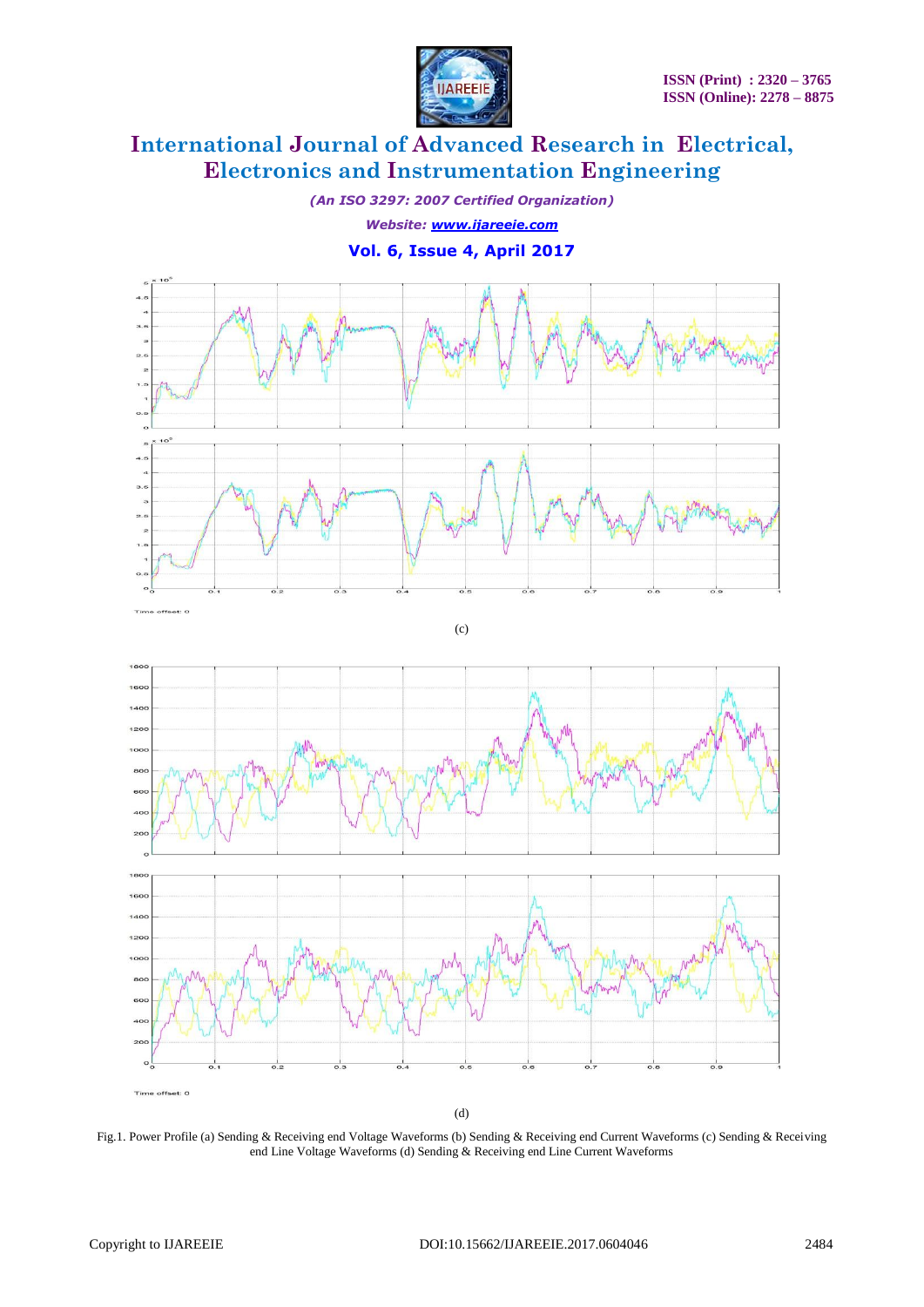

*(An ISO 3297: 2007 Certified Organization) Website: [www.ijareeie.com](http://www.ijareeie.com/)* **Vol. 6, Issue 4, April 2017**



Fig. 2 Under Faulty Condition (a) Sending & Receiving End Voltage (b) Sending & Receiving End Current